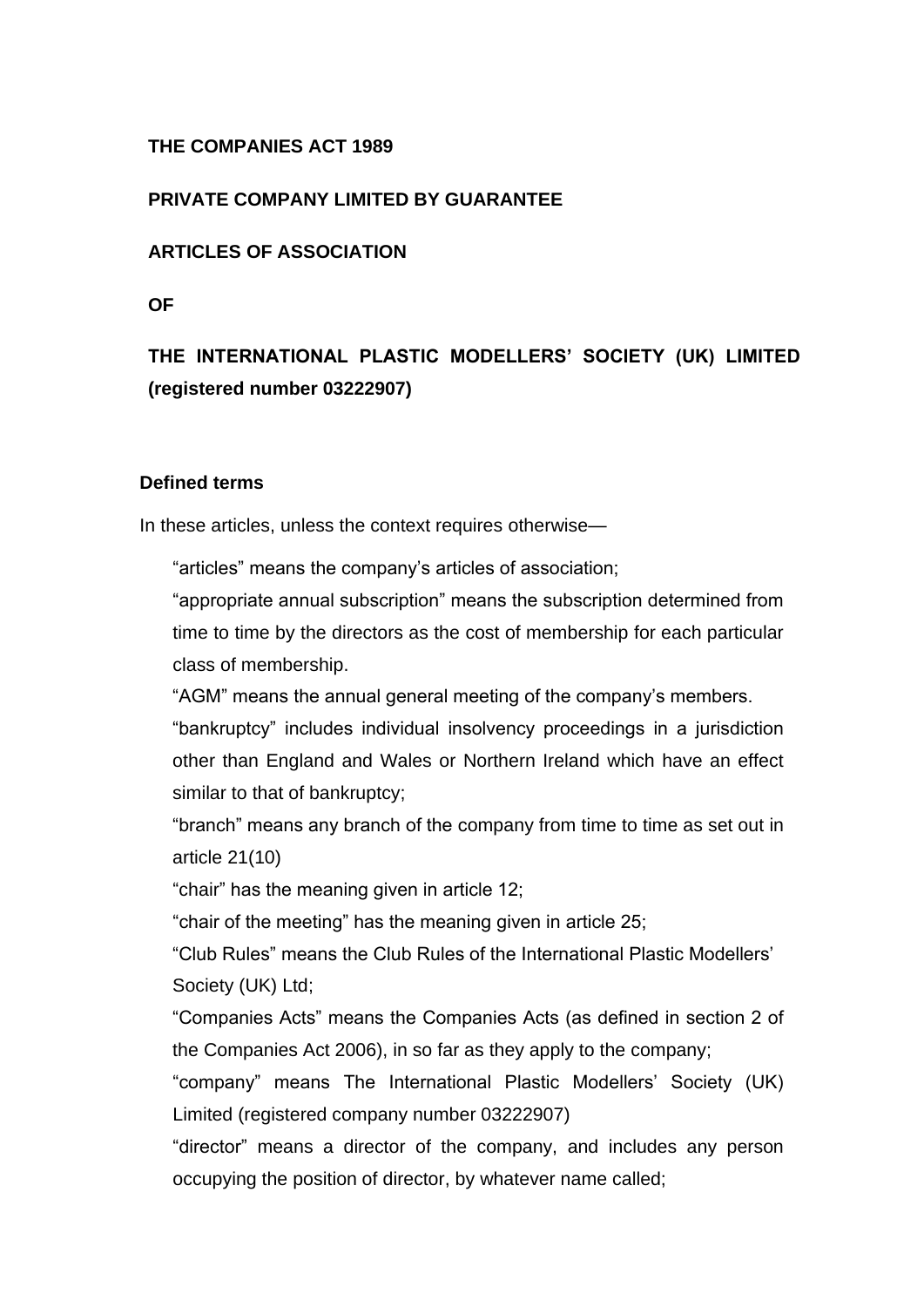"document" includes, unless otherwise specified, any document sent or supplied in electronic form;

"electronic form" has the meaning given in section 1168 of the Companies Act 2006;

"member" has the meaning given in section 112 of the Companies Act 2006;

"ordinary resolution" has the meaning given in section 282 of the Companies Act 2006;

"participate", in relation to a directors' meeting, has the meaning given in article 10;

"President", the president of the company appointed under the Club Rules;

"proxy notice" has the meaning given in article 31;

"renewal date" means the date on which membership of the company ceases unless a further appropriate annual subscription has been paid;

"special interest group" means any special interest group affiliated with the company from time to time as set out in article 21(10);

"special resolution" has the meaning given in section 283 of the Companies Act 2006;

"subsidiary" has the meaning given in section 1159 of the Companies Act 2006;

"Trader" means any person who owns, manages or operates a business that provides goods or services to the hobby of model-making (or has an immediate family member – parent, child or partner – who does so). It shall also mean any commercial entity directly providing goods or services to IPMS (UK) as part of their business activities. Any IPMS member who is a fulltime employee of a "Trader" shall also be classified as a "Trader" and

"writing" means the representation or reproduction of words, symbols or other information in a visible form by any method or combination of methods, whether sent or supplied in electronic form or otherwise.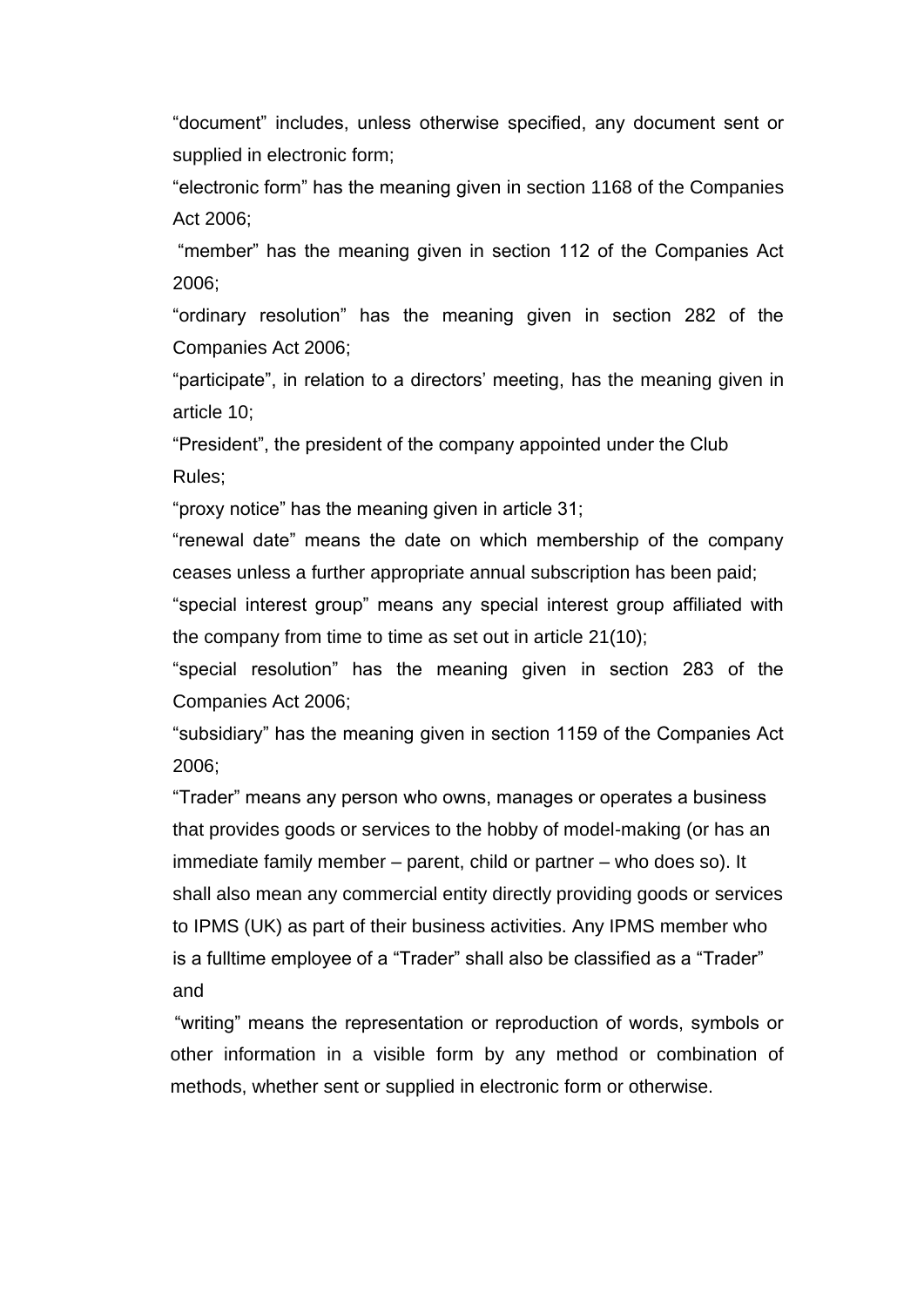Unless the context otherwise requires, other words or expressions contained in these articles bear the same meaning as in the Companies Act 2006 as in force on the date when these articles become binding on the company.

#### **Objects of the company**

**1.** The objects of the company are: -

a) To help members derive greater pleasure from and broaden their interest in the hobby of scale modelling and to assist those who do such modelling in their activities.

b) To publish a magazine, written "by Modellers for Modellers", including articles related to the hobby of scale modelling and giving information about the company's business.

c) To provide a technical advisory service for members and to endeavour to answer questions connected with scale modelling

d) To assist with the establishment of branches of the company so that members can hold local meetings, and also special interest groups so that members may share information across the company on specific areas of interest.

e) To arrange for the organisation of model competitions, lectures, displays and other events so that members may gain additional knowledge of their hobby.

f) To undertake any other activity which may seem to the company capable of being conveniently carried on to further the objects specified in (a) to (e) hereof.

(g) The following rules apply in relation to the income, capital and assets of the company:

(i) all of the income of the company must be applied in promoting its objects;

(ii) no cash dividends may be paid, or capital returned, to the members of the company;

(iii) on the winding up of the company, all the assets that would otherwise be available to its members generally must be transferred to a body (whether or not that body is a member of the company) with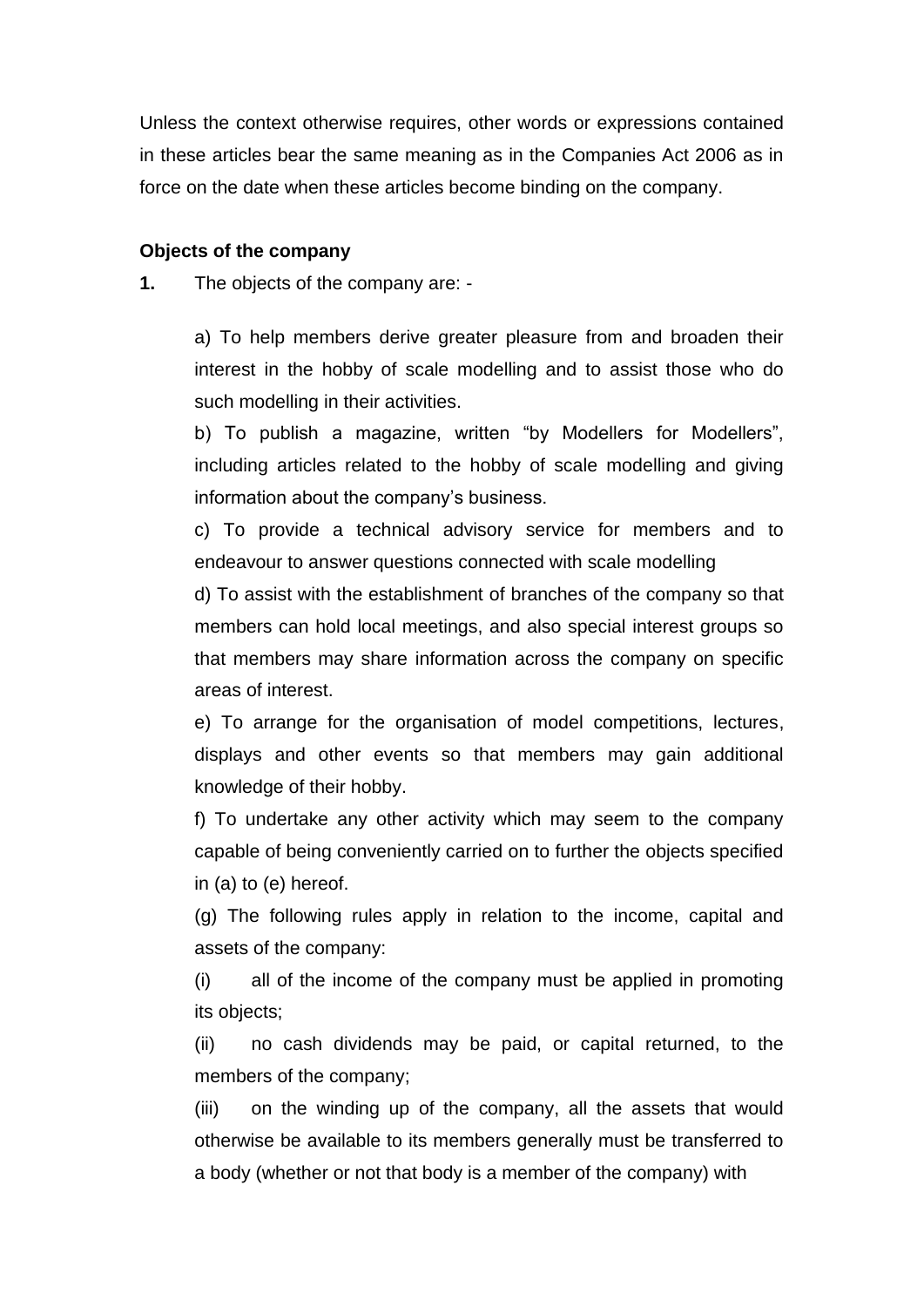objects which either are similar to those of the company or consist of the promotion of charity and anything incidental or conducive to this.

In respect of article  $1(g)(ii)$ , nothing shall preclude the company from making non-cash distributions to its members.

# **Liability of members**

**2.** The liability of each member is limited to £1, being the amount that each member undertakes to contribute to the assets of the company in the event of its being wound up while they are a member or within one year after they cease to be a member, for—

(a) Payment of the company's debts and liabilities contracted before they cease to be a member,

(b) Payment of the costs, charges and expenses of winding up, and

(c) Adjustment of the rights of the contributories among themselves.

# **Directors' general authority**

- **3.**(1) Subject to the articles and in particular articles 3(6) (8), the directors are responsible for the management of the company's business, for which purpose they may exercise all the powers of the company.
- (2) There shall be a minimum of 5 directors of the company at any one time.
- (3) No person shall be appointed as a director unless they have a minimum of three years current consecutive membership of the company at the date of the appointment. to have taken place".
- (4) No person shall serve as a director unless they are a member of the company.
- (5) No person shall serve as a director who is a trader (as defined above).
- (6) There shall be 3 directors designated as signatories on the company's bank accounts from time to time and no cheque shall be valid unless signed by 2 of those signatories.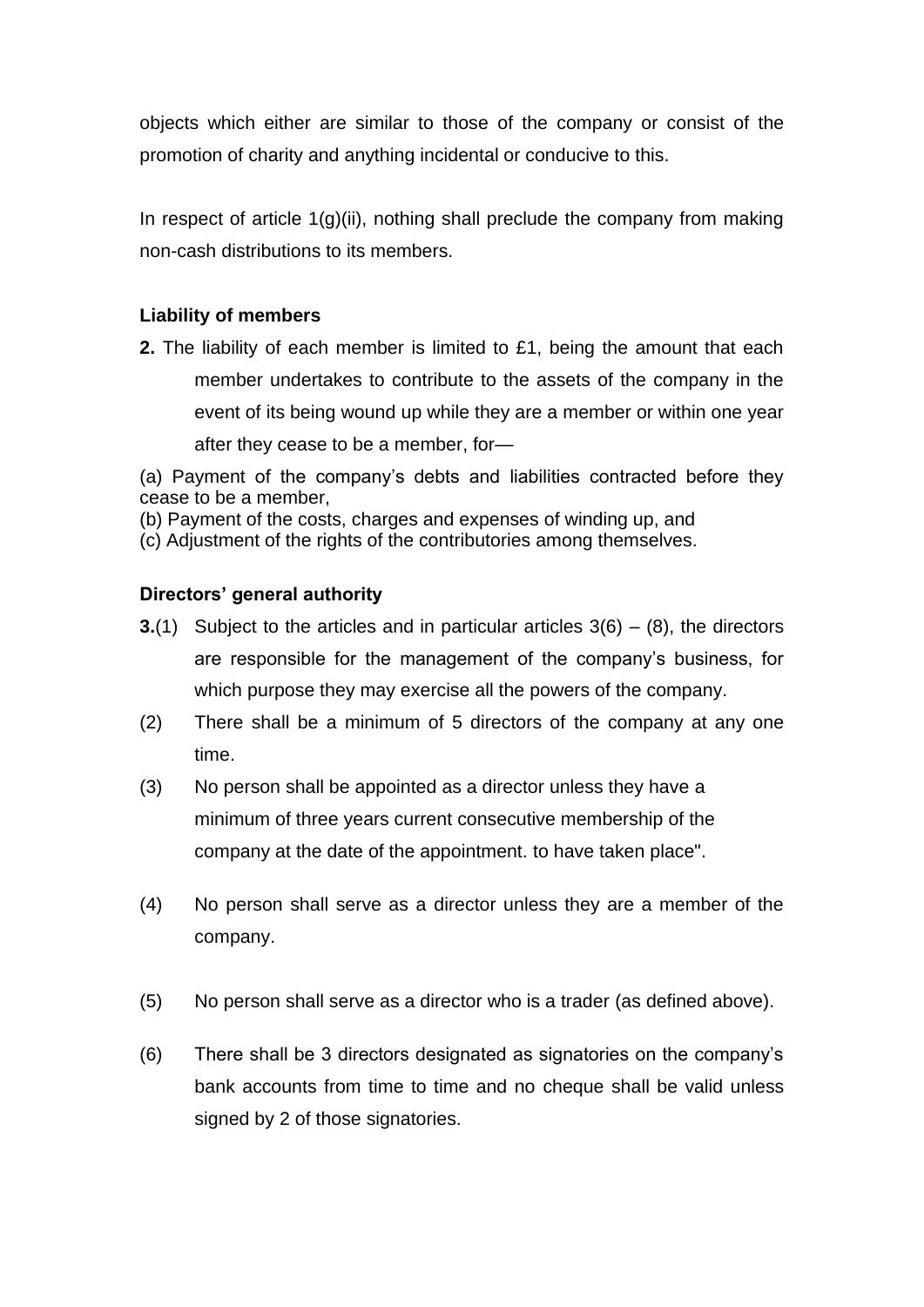- (7) Each director shall not (so far as is lawfully possible in the exercise of their rights and powers as a director of the company), without the prior written consent of the majority of the directors from time to time enter into any contract, transaction or arrangement of a value exceeding £2,000.
- (8) Any contract, transaction or arrangement of value exceeding the value within prescribed limits as defined from time to time, which the Company purports to enter into shall only be valid and binding on the Company if it is approved in accordance with article 3(7) above and is signed by two directors on behalf of the Company.
- (9) Of the signatories referred to in 3(8), at least one should be the Honorary Treasurer or the President.

#### **Members' reserve power**

- **4.**(1) The members may, by ordinary resolution, direct the directors to take, or refrain from taking, specified action.
- (2) No such ordinary resolution invalidates anything which the directors have done before the passing of the resolution.

# **Directors may delegate**

- **5.**(1) Subject to the articles, the directors may delegate any of the powers which are conferred on them under the articles—
	- (a) to such person or committee;
	- (b) by such means (including by power of attorney);
	- (c) to such an extent;
	- (d) in relation to such matters or territories; and
	- (e) on such terms and conditions;
	- as they think fit.
- (2) If the directors so specify, any such delegation may authorise further delegation of the directors' powers by any person to whom they are delegated.
- (3) The directors may revoke any delegation in whole or part or alter its terms and conditions.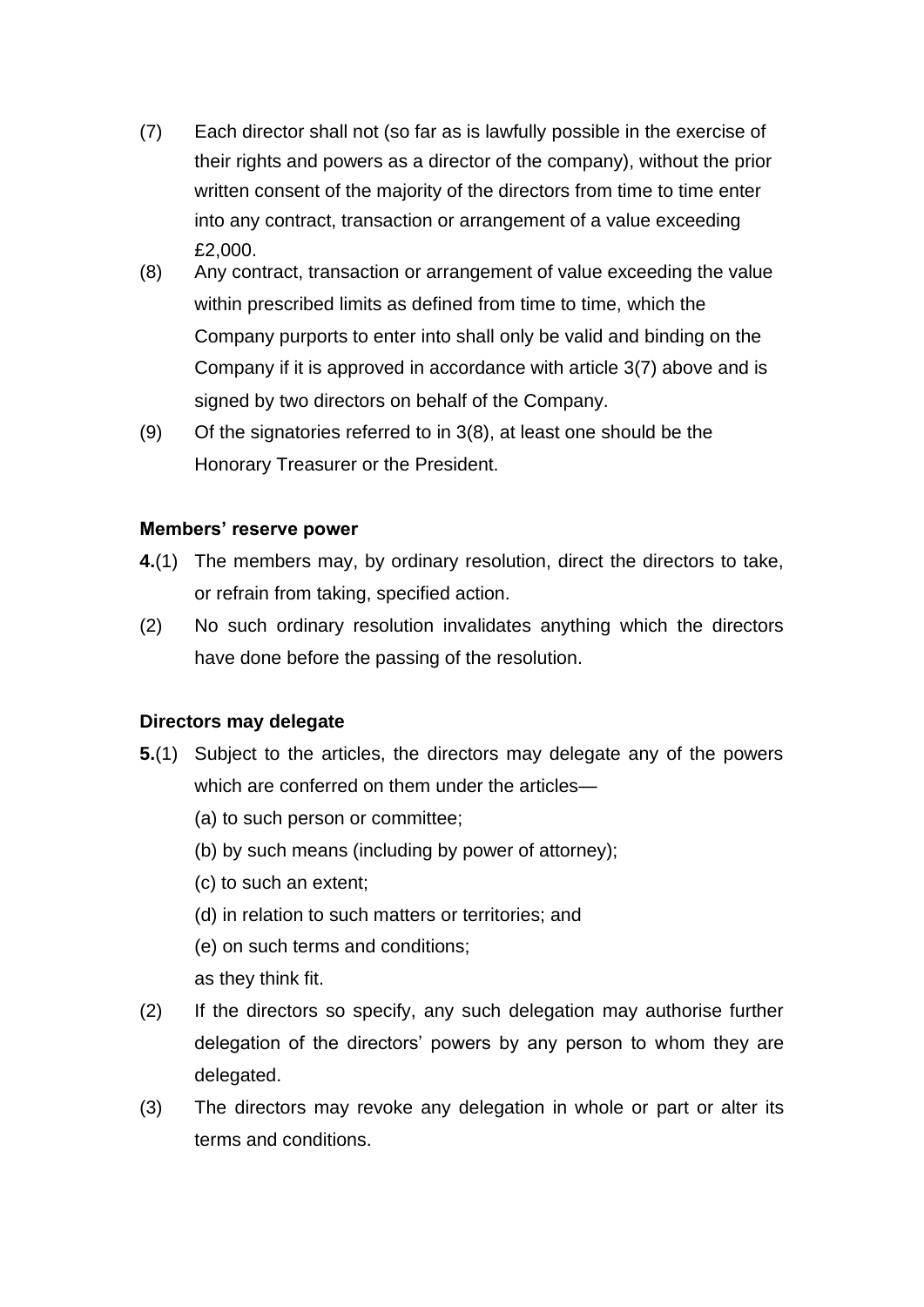# **Committees**

- **6.**(1) Committees to which the directors delegate any of their powers must follow procedures which are based as far as they are applicable on those provisions of the articles and policies which govern the taking of decisions by directors.
- (2) The directors may make rules of procedure for all or any committees, which prevail over rules derived from the articles if they are not consistent with them.

# **Directors to take decisions collectively**

**7.** The general rule about decision-making by directors is that any decision of the directors must be either a majority decision at a meeting or a decision taken in accordance with article 8.

# **Unanimous decisions**

- **8.**(1) A decision of the directors is taken in accordance with this article when all eligible directors indicate to each other by any means that they share a common view on a matter.
- (2) Such a decision may take the form of a resolution in writing, copies of which have been signed by each eligible director or to which each eligible director has otherwise indicated agreement in writing.
- (3) References in this article to eligible directors are to directors who would have been entitled to vote on the matter had it been proposed as a resolution at a directors' meeting.
- (4) A decision may not be taken in accordance with this article if the eligible directors would not have formed a quorum at such a meeting.

# **Calling a directors' meeting**

- **9.**(1) Any director may call a directors' meeting by giving notice of the meeting to the directors or by authorising the company secretary (if any) to give such notice but it is agreed that the directors shall meet at least 4 times in each calendar year.
- (2) Notice of any directors' meeting must indicate— (a) its proposed date and time;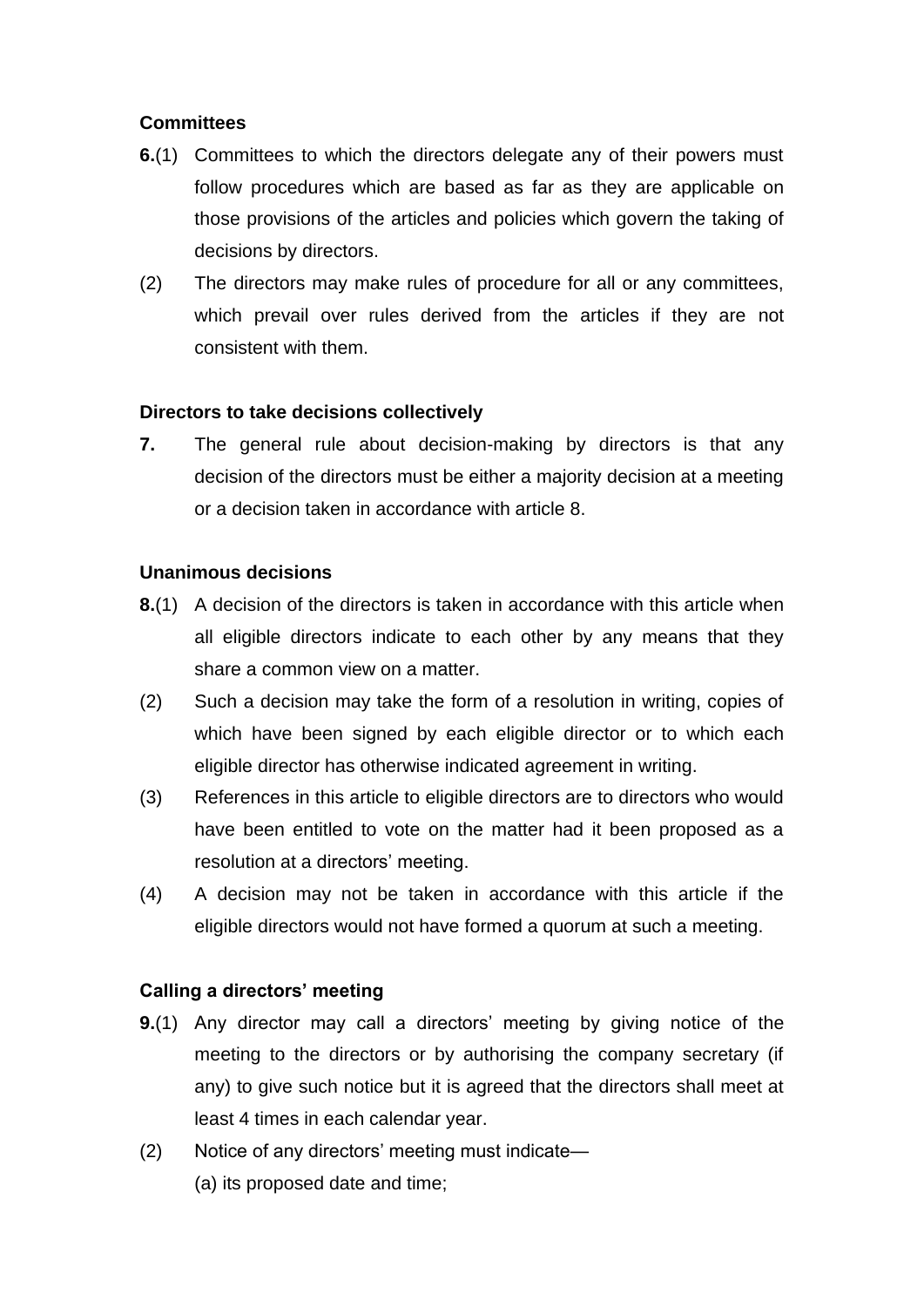(b) where it is to take place; and

(c) if it is anticipated that directors participating in the meeting will not be in the same place, how it is proposed that they should communicate with each other during the meeting.

- (3) Notice of a directors' meeting must be given to each director but need not be in writing.
- (4) Notice of a directors' meeting need not be given to directors who waive their entitlement to notice of that meeting, by giving notice to that effect to the company not more than 7 days after the date on which the meeting is held. Where such notice is given after the meeting has been held, that does not affect the validity of the meeting, or of any business conducted at it.

# **Participation in directors' meetings**

**10.**(1) Subject to the articles, directors participate in a directors' meeting, or part of a directors' meeting, when—

(a) the meeting has been called and takes place in accordance with the articles, and

(b) they can each communicate to the others any information or opinions they have on any particular item of the business of the meeting.

- (2) In determining whether directors are participating in a directors' meeting, it is irrelevant where any director is or how they communicate with each other.
- (3) If all the directors participating in a meeting are not in the same place, they may decide that the meeting is to be treated as taking place wherever any of them is.

#### **Quorum for directors' meetings**

- **11.**(1) At a directors' meeting, unless a quorum is participating, no proposal is to be voted on, except a proposal to call another meeting.
- (2) The quorum for directors' meetings may be fixed from time to time by a decision of the directors, but it must never be less than five, and unless otherwise fixed it is five.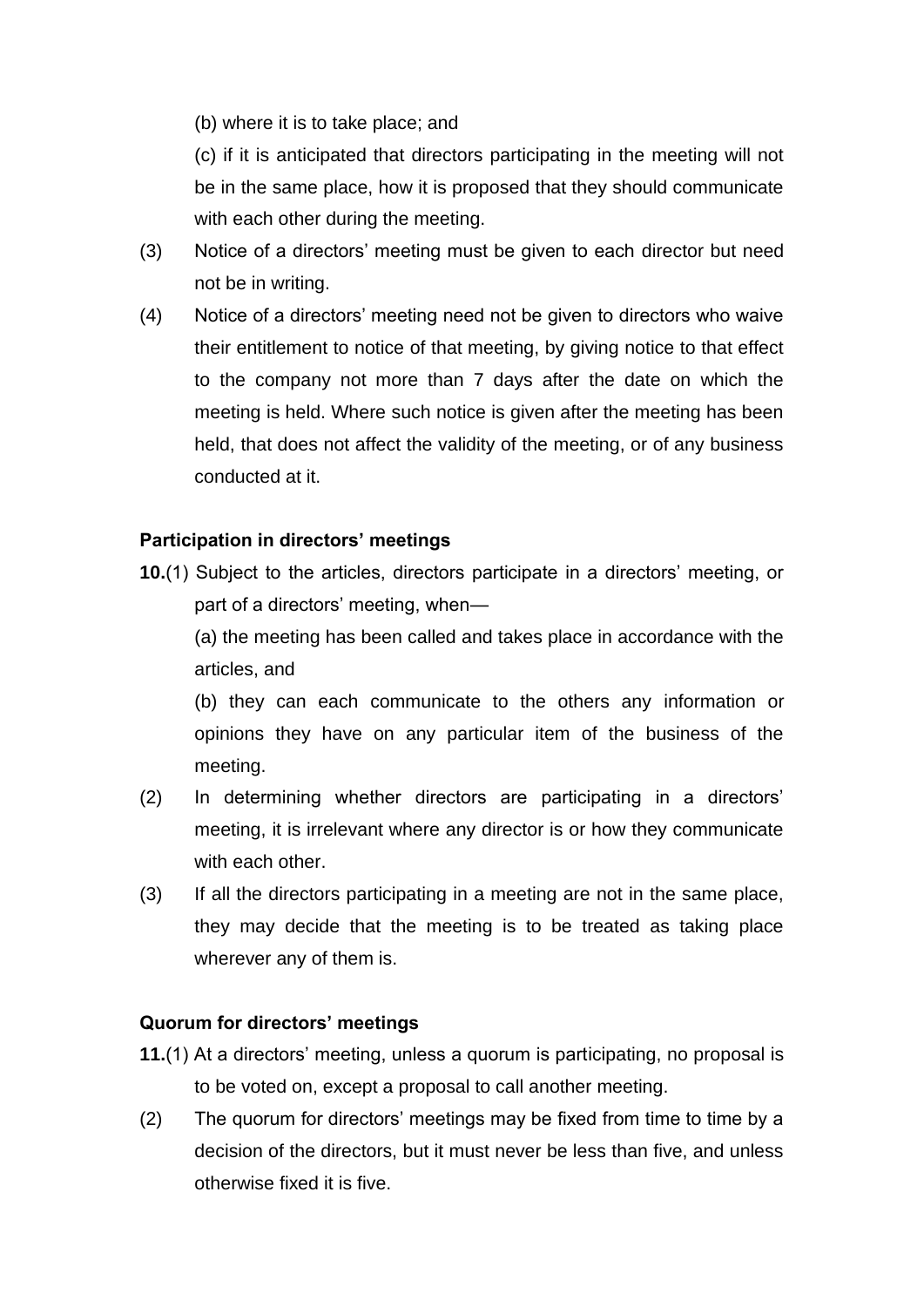(3) If the total number of directors for the time being is less than the quorum required, the directors must not take any decision other than a decision to call a general meeting so as to enable the members to appoint further directors.

# **Chairing of directors' meetings**

- **12.**(1) The members will appoint a director to chair meetings of the directors and general meetings at the AGM.
- (2) The person so appointed for the time being is known as the president of the company.
- (3) If the president is not participating in a directors' meeting within ten minutes of the time at which it was to start, the participating directors must appoint one of themselves to chair it.

# **Casting vote**

- **13.**(1) If the numbers of votes for and against a proposal are equal, the president or other director chairing the meeting has a casting vote.
- (2) But this does not apply if, in accordance with the articles, the president or other director is not to be counted as participating in the decisionmaking process for quorum or voting purposes.

# **Conflicts of interest**

- **14.**(1) If a proposed decision of the directors is concerned with an actual or proposed transaction or arrangement with the company in which a director is interested, that director is not to be counted as participating in the decision-making process for quorum or voting purposes.
- (2) But if paragraph (3) applies, a director who is interested in an actual or proposed transaction or arrangement with the company is to be counted as participating in the decision-making process for quorum and voting purposes.
- (3) This paragraph applies when—

(a) the company by ordinary resolution disapplies the provision of the articles which would otherwise prevent a director from being counted as participating in the decision-making process;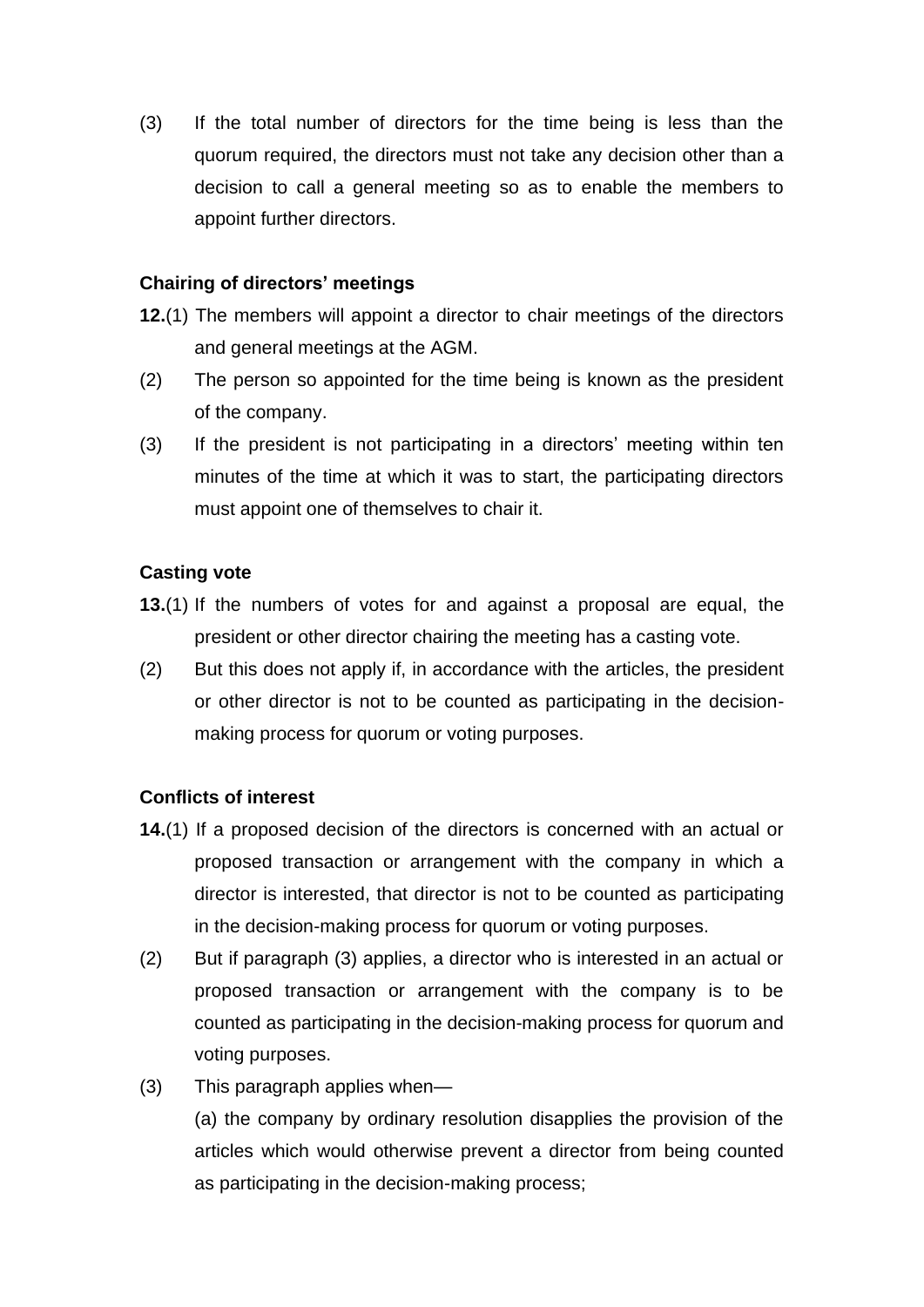(b) the director's interest cannot reasonably be regarded as likely to give rise to a conflict of interest; or

(c) the director's conflict of interest arises from a permitted cause.

(4) For the purposes of this article, the following are permitted causes—

(a) a guarantee given, or to be given, by or to a director in respect of an obligation incurred by or on behalf of the company or any of its subsidiaries;

(b) subscription, or an agreement to subscribe, for securities of the company or any of its subsidiaries, or to underwrite, sub-underwrite, or guarantee subscription for any such securities; and

(c) arrangements pursuant to which benefits are made available to employees and directors or former employees and directors of the company or any of its subsidiaries which do not provide special benefits for directors or former directors.

- (5) For the purposes of this article, references to proposed decisions and decision-making processes include any directors' meeting or part of a directors' meeting.
- (6) Subject to paragraph (7), if a question arises at a meeting of directors or of a committee of directors as to the right of a director to participate in the meeting (or part of the meeting) for voting or quorum purposes, the question may, before the conclusion of the meeting, be referred to the chair whose ruling in relation to any director other than the chair is to be final and conclusive.
- (7) If any question as to the right to participate in the meeting (or part of the meeting) should arise in respect of the chair, the question is to be decided by a decision of the directors at that meeting, for which purpose the chair is not to be counted as participating in the meeting (or that part of the meeting) for voting or quorum purposes.

#### **Records of decisions to be kept**

15**.** The directors must ensure that the company keeps a record, in writing, for at least 10 years from the date of the decision recorded, of every unanimous or majority decision taken by the directors.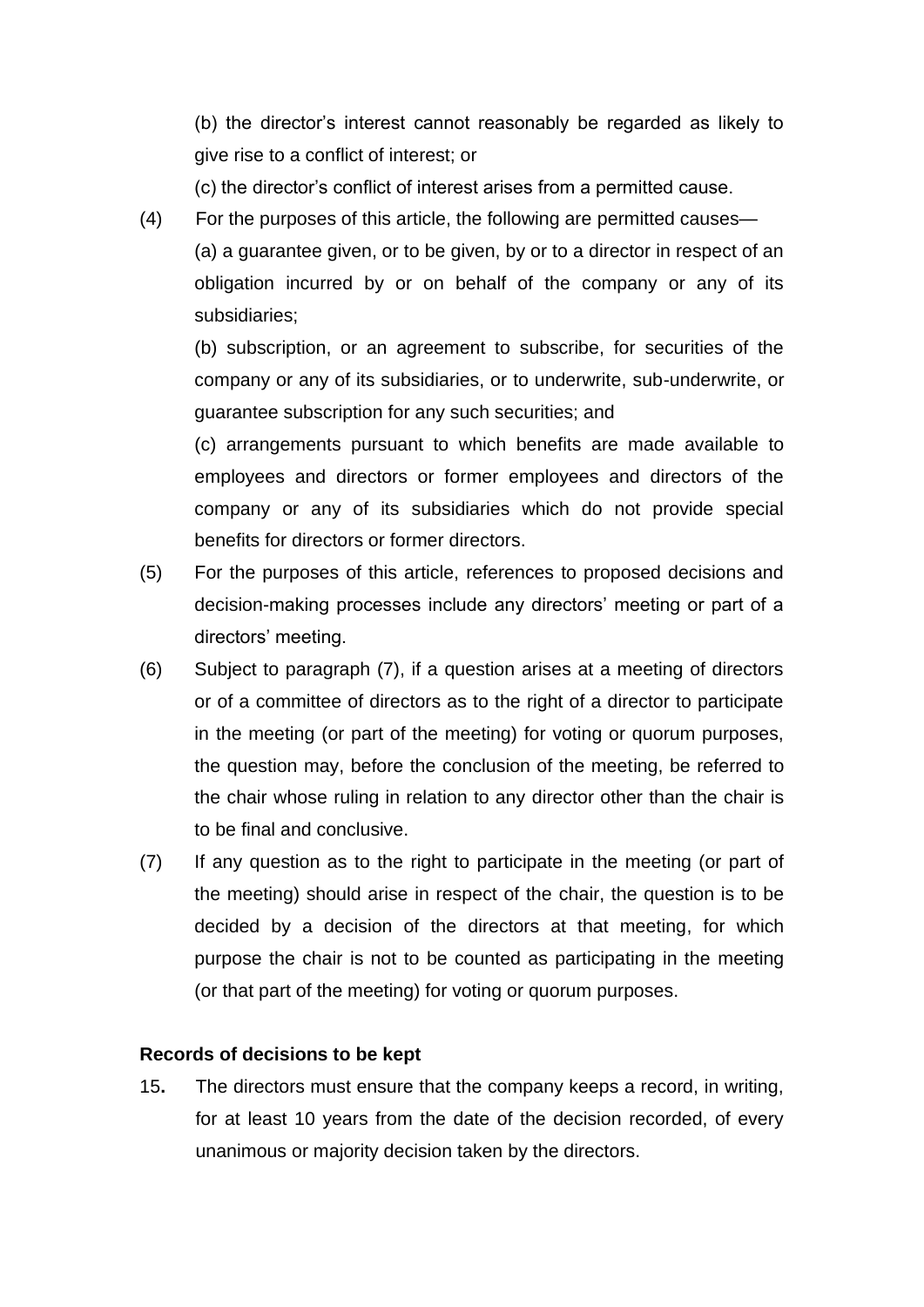# **Directors' discretion to make further rules**

16. (1) Changes to the Society Rules are normally passed under Ordinary Resolutions at the AGM (or any other General Meeting) but: (2) Subject to the articles, the directors have the discretion to.

## **Methods of appointing directors**

- 17.(1) Subject to Article 3, any person who is willing to act as a director, and is permitted by law to do so, may only be appointed to be a director in accordance with this article.
- (2) In any case where, as a result of death, the company has no members and no directors, the personal representatives of the last member to have died have the right, by notice in writing, to appoint a person to be a director, provided always that such appointee shall also become a member of the company.
- (3) For the purposes of paragraph (2), where 2 or more members die in circumstances rendering it uncertain who was the last to die, a younger member is deemed to have survived an older member.
- (4) No director shall hold office for more than 2 consecutive years after which they may stand for re-election at the next relevant AGM or are otherwise considered to have resigned from post.
- (5) A member wishing to stand for election as a director must send his name, duly proposed and seconded by two current members to the company, to the honorary secretary and any other directors as may be specified in the Club Rules, by the last day of the company's financial year before the next following AGM.
- (6) Where there is more than one candidate for a post, each vacant post shall then be voted on by the meeting, and the successful candidate who receives the highest number of votes for each particular vacancy shall be considered elected.
- (7) The directors shall be empowered to create offices within the board of directors to deal with the administrative functions of the company. Each of these offices will be filled by a director and shall be agreed by a majority vote at the AGM. Offices may also be removed from the board should the majority of the directors consider that the office is no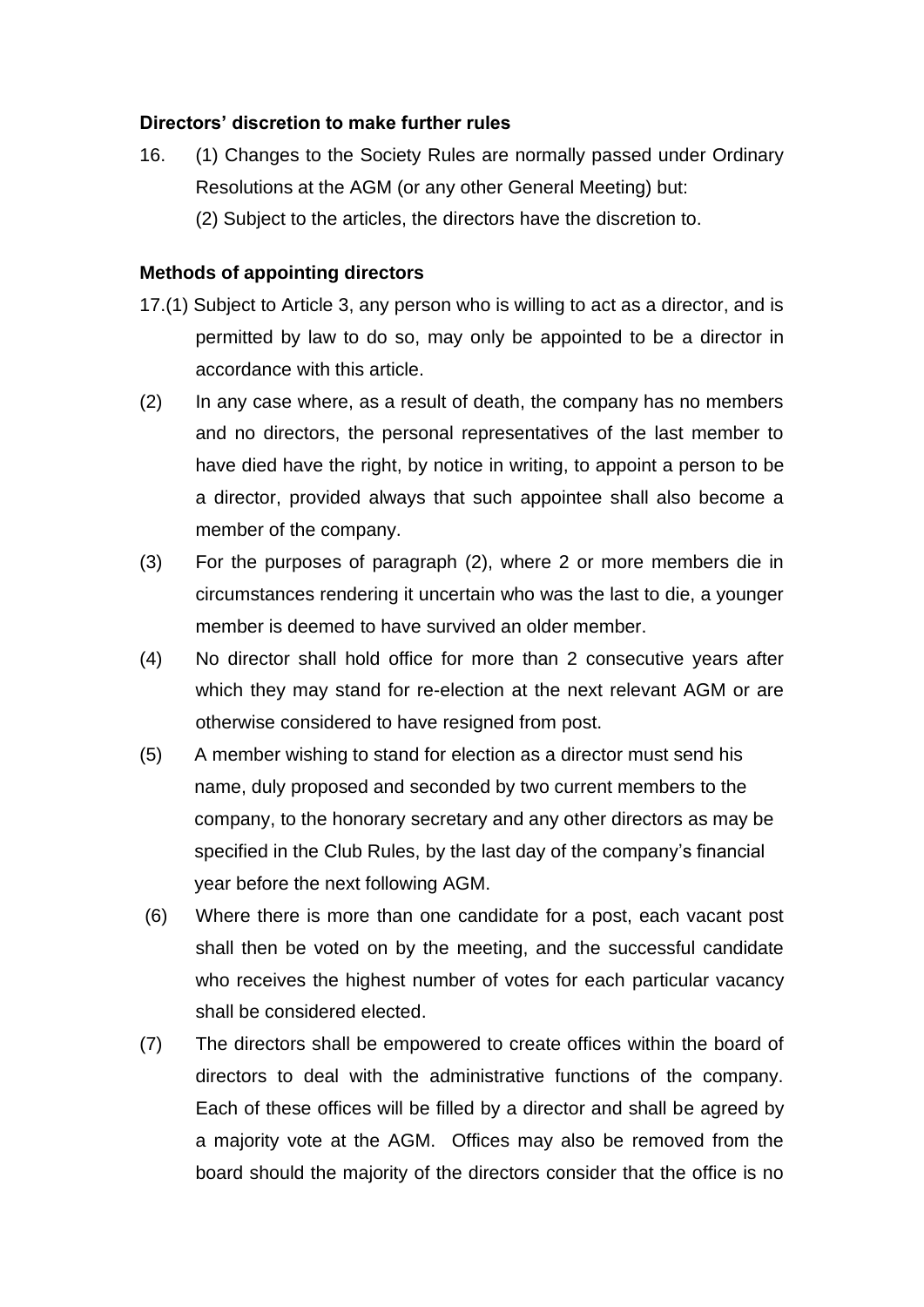longer required by the company provided always that any director that holds that particular office shall remain as a director until his appointment is terminated in accordance with these articles.

(8) No director shall hold more than one office as specified in article 17(7) above unless insufficient members have stood for election as directors at the AGM. Should this situation arise, the directors shall have the power to either combine roles or co-opt a member who is not a director of the company to fulfil the obligations of any such vacant office, provided always that the member does not have a right to vote at meetings of the directors and shall only serve in that role until the next AGM, where the office shall be re-advertised as vacant.

#### **Termination of director's appointment**

.

18.(1) A person ceases to be a director as soon as—

(a) that person ceases to be a director by virtue of any provision of the Companies Act 2006 or is prohibited from being a director by law;

(b) a bankruptcy order is made against that person;

(c) a composition is made with that person's creditors generally in satisfaction of that person's debts;

(d) a registered medical practitioner who is treating that person gives a written opinion to the company stating that that person has become physically or mentally incapable of acting as a director and may remain so for more than three months;

(e) by reason of that person's mental health, a court makes an order which wholly or partly prevents that person from personally exercising any powers or rights which that person would otherwise have;

(f) A director may also resign from his position provided that notice of his resignation is received by the board at least 28 clear days before the next meeting of the directors. If any such notification is received by the company from the director that the director is resigning from office, then such resignation will only take effect in accordance with its terms after the director has returned to the company any assets or property whatsoever belonging to the company.

(g) end of term of office.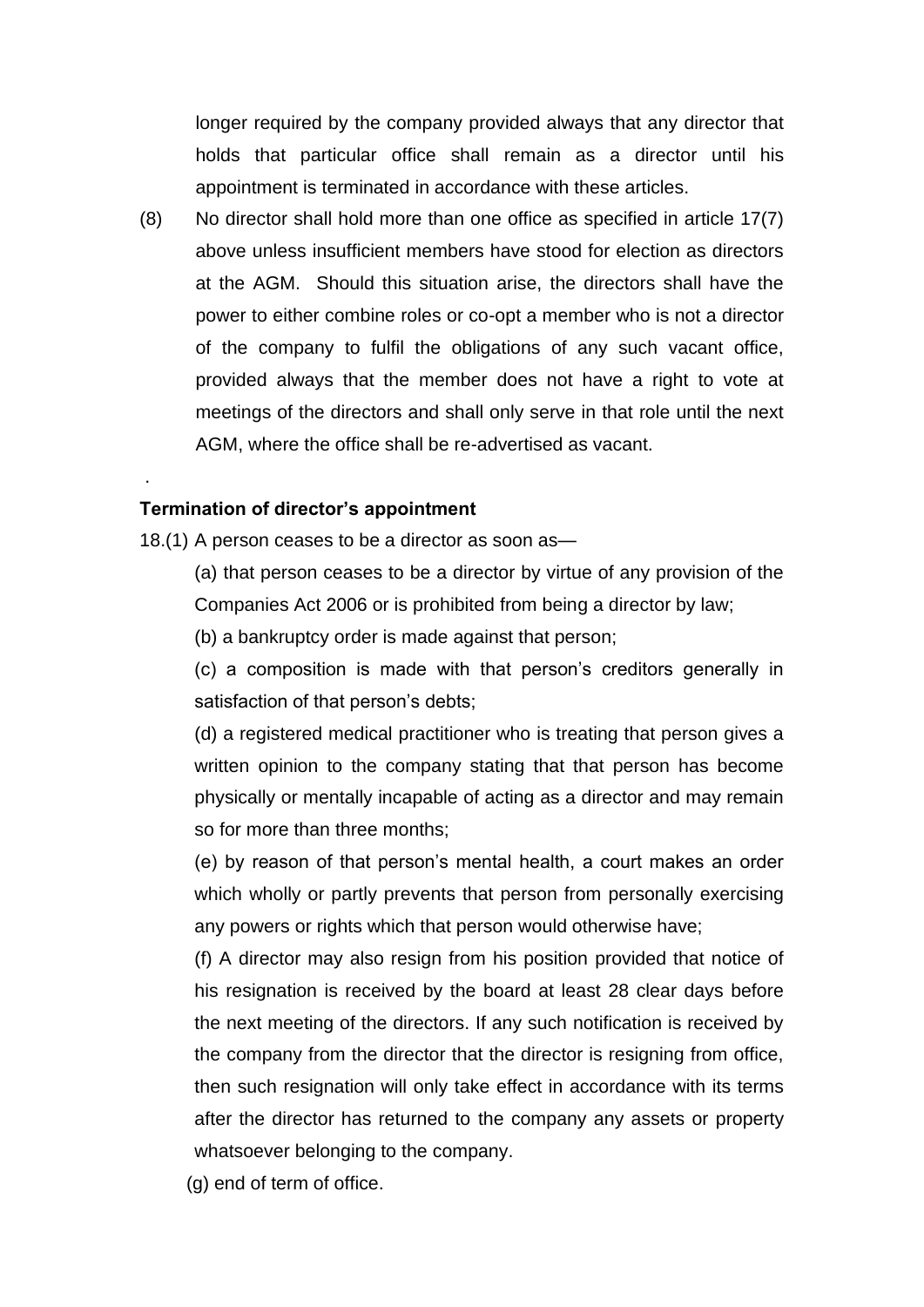# **Directors' remuneration**

- 19.(1) Directors may undertake any services for the company that the directors decide.
	- (2) Directors are not entitled to remuneration:
		- (a) For their services to the Company as directors, and
		- (b) For any other service which they undertake on behalf of the Company.

#### **Directors' expenses**

- 20. The company may pay any reasonable expenses which the directors properly incur in connection with their attendance at—
	- (a) meetings of directors or committees of directors,
	- (b) general meetings, or
	- (c) separate meetings of the holders of debentures of the company,

or otherwise in connection with the exercise of their powers and the discharge of their responsibilities in relation to the company.

# **Applications for membership**

21.(1) No person shall become a member of the company unless—

- (a) that person has completed an application for membership in a form approved;
- (b) has paid the appropriate annual subscription; and
- (c) the directors have approved the application.
- (2) Membership of the company shall continue until it is terminated in accordance with article 22.
- (3) In relation to Membership administration, the Directors shall publish specific Rules that show how the membership start and renewal dates are to be determined for new members. They shall also publish Rules on any related matters of Membership administration. These may include provisions for the exercise of discretion by the Directors in exceptional circumstances.
- (4) The directors may in their sole discretion decide to create, remove or re-categorize different categories of membership and may charge different appropriate annual subscription rates for each category. As at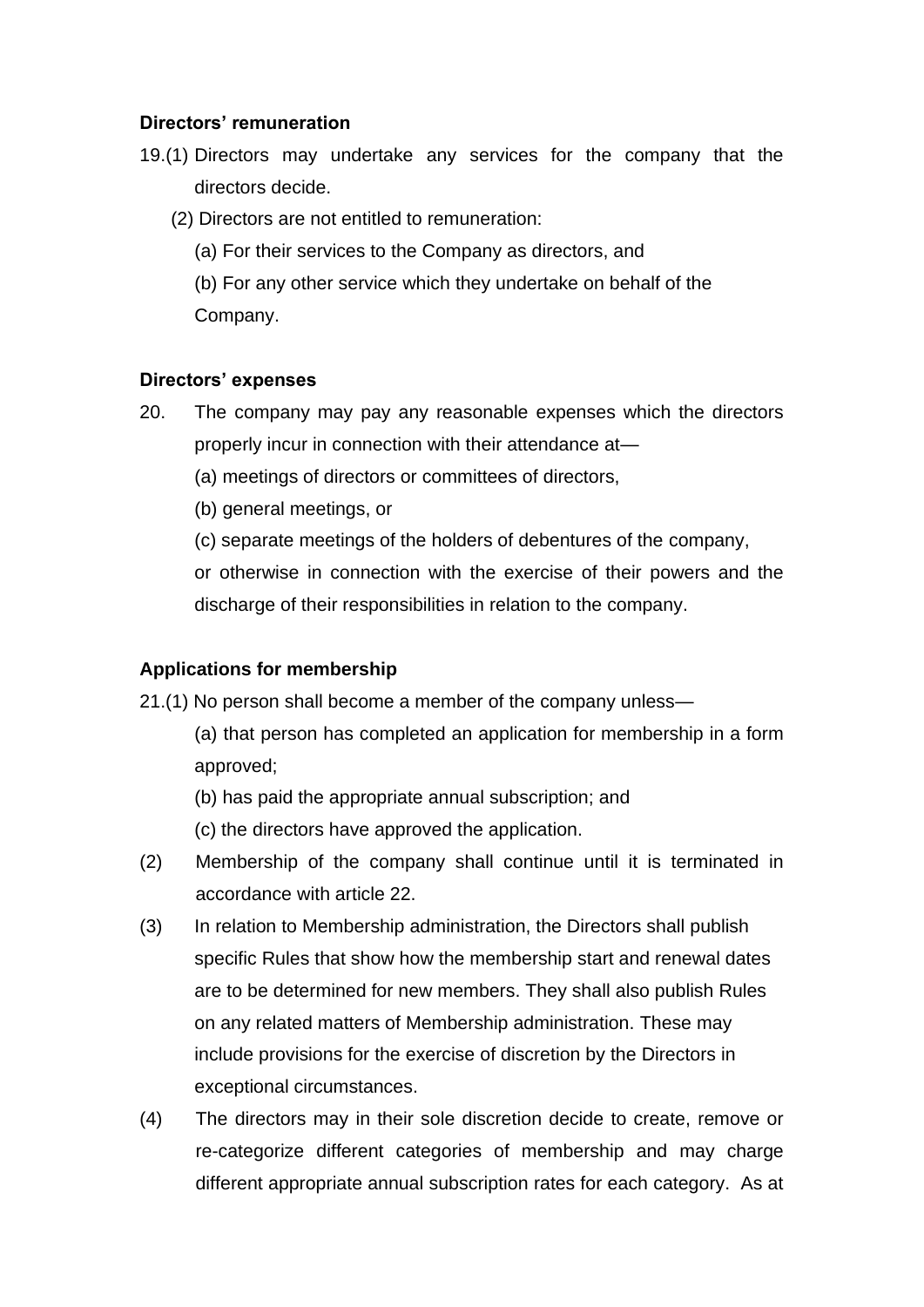the date of these articles, the categories of membership are as follows: Senior, Junior, Family, Overseas, Affiliate (Club) and Life. Any change reducing the benefits of the members proposed by the directors (excluding any changes to the appropriate annual subscription) must be approved by special resolution of the members at a general meeting of the company.

- (5) Life membership will be granted, by the company, to any person that the directors consider, decided at a director's meeting, has served the company in an exceptional way. Any Life member will be exempted from paying the annual subscription due under the Club Rules.
- (6) Subject to Article 21 above and the Club Rules, Affiliate (Club) membership shall only be granted to modeling clubs where the activities of that club complement those of the company and are mutually supportive, the final decision as to such category of memberships will be at the discretion of the directors (decided at a directors meeting).
- (7) Each Affiliate (Club) member shall respectively have one vote at general meetings and shall only be entitled to receive one copy of the company's magazine and one free entry to the company's annual show and any other benefits as set out in the Club Rules.
- (8) Nothing in articles 21(6) to 21(7) above shall preclude a member of an Affiliate (Club) member from applying to become an individual member of the company in their own name.
- (9) Pursuant to the company's objects and as further set out in the Club Rules, the directors shall assist members with the formation of branches of the company and special interest groups (SIGs), which shall promote the interests of the company. For the avoidance of doubt, branches and SlGs shall be legally and financially independent from the company. In order to be approved as branch or SIG, the organization must adopt and abide by operational rules and procedures approved by the company.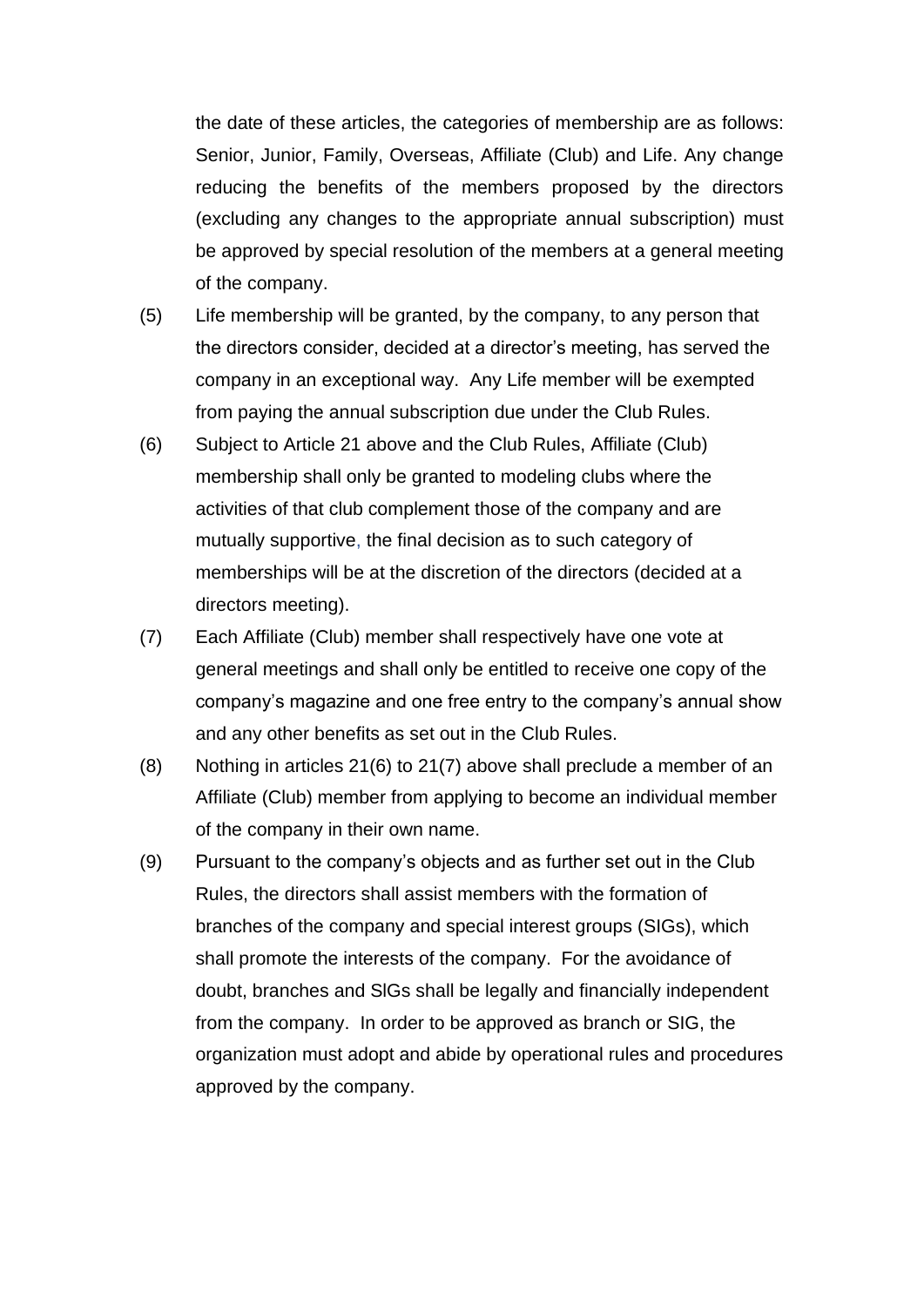# **Termination of membership**

22.(1) A member may withdraw from membership of the company by giving 7 days' notice to the company in writing. At the expiry of the 7 days, the member's membership of the company will cease.

- (2) Membership is not transferable.
- (3) Membership shall automatically terminate on the renewal date unless the appropriate annual subscription for the next following 12-month period has been paid in full by the member.
- (4) A person's membership terminates when that person dies or ceases to exist.
- (5) The directors may in their absolute discretion terminate any membership should they consider the member to have been guilty of any unreasonable misconduct affecting the company or its members or any other conduct which renders such person unfit to be a member of the company, provided always that the directors act reasonably when reaching their decision (in a director's meeting) to terminate any membership.
- (6) Any member expelled pursuant to article 22(5) shall immediately forfeit all rights and privileges of membership of the company and all rights and remedies against the company and/or its directors and its or their property or funds.
- (7) An annual subscription is paid on or before the renewal date if on or before that date a member provides cash, an online payment, a cheque payable before the renewal date, or a Direct Debit authority signed and dated before the renewal date. Where a Direct Debit authority is provided on or before the renewal date this is deemed to constitute payment on or before the renewal date subject to the following sub section.
- (8) Where payment on or before the renewal date is made by providing a Direct Debit authority, there shall be no entitlement to a membership card or any other benefits of membership of the company until after the Direct Debit has been successfully claimed by the company. Should the claim against the Direct Debit authority fail then membership shall be treated as terminated on the renewal date preceding the claim,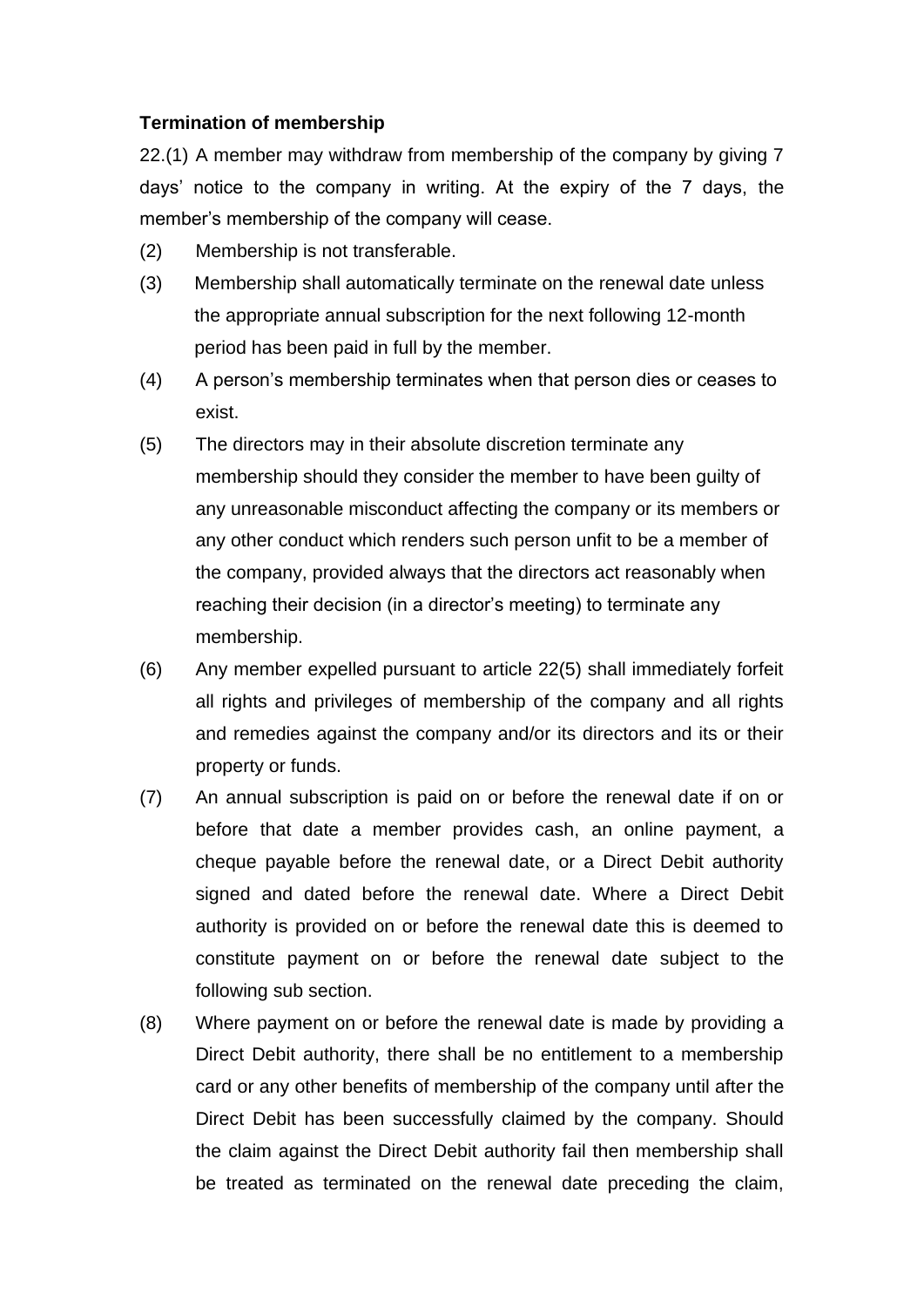unless the member provides an alternative form of payment within 7 days of the claim failing. If such an alternative method of payment is provided within that seven-day period then that payment shall be deemed to have been made on or before the renewal date.

#### **Notice, attendance and speaking at general meetings**

- 23.(1) The company must hold a general meeting as its AGM as soon as reasonably practical after the end of the relevant financial year.
- (2) The directors will appoint the time and place at which the AGM is held.
- (3) The notice shall specify the time and place of the meeting and the general nature of the business to be transacted and, in the case of an AGM meeting, shall specify the meeting as such.
- (4) In addition to the AGM, the directors may convene a general meeting whenever they think fit, subject to 28 days' notice.
- (5) A person is able to exercise the right to speak at a general meeting when that person is in a position to communicate to all those attending the meeting, during the meeting, any information or opinions which that person has on the business of the meeting.
- (6) A person is able to exercise the right to vote at a general meeting when—

(a) that member is able to vote, during the meeting, on resolutions put to the vote at the meeting, and

(b) that member's vote can be taken into account in determining whether or not such resolutions are passed at the same time as the votes of all the other members attending the meeting.

- (7) The directors may make whatever arrangements they consider appropriate to enable those attending a general meeting to exercise their rights to speak or vote at it.
- (8) In determining attendance at a general meeting, it is immaterial whether any two or more members attending it are in the same place as each other.
- (9) Two or more persons who are not in the same place as each other attend a general meeting if their circumstances are such that if they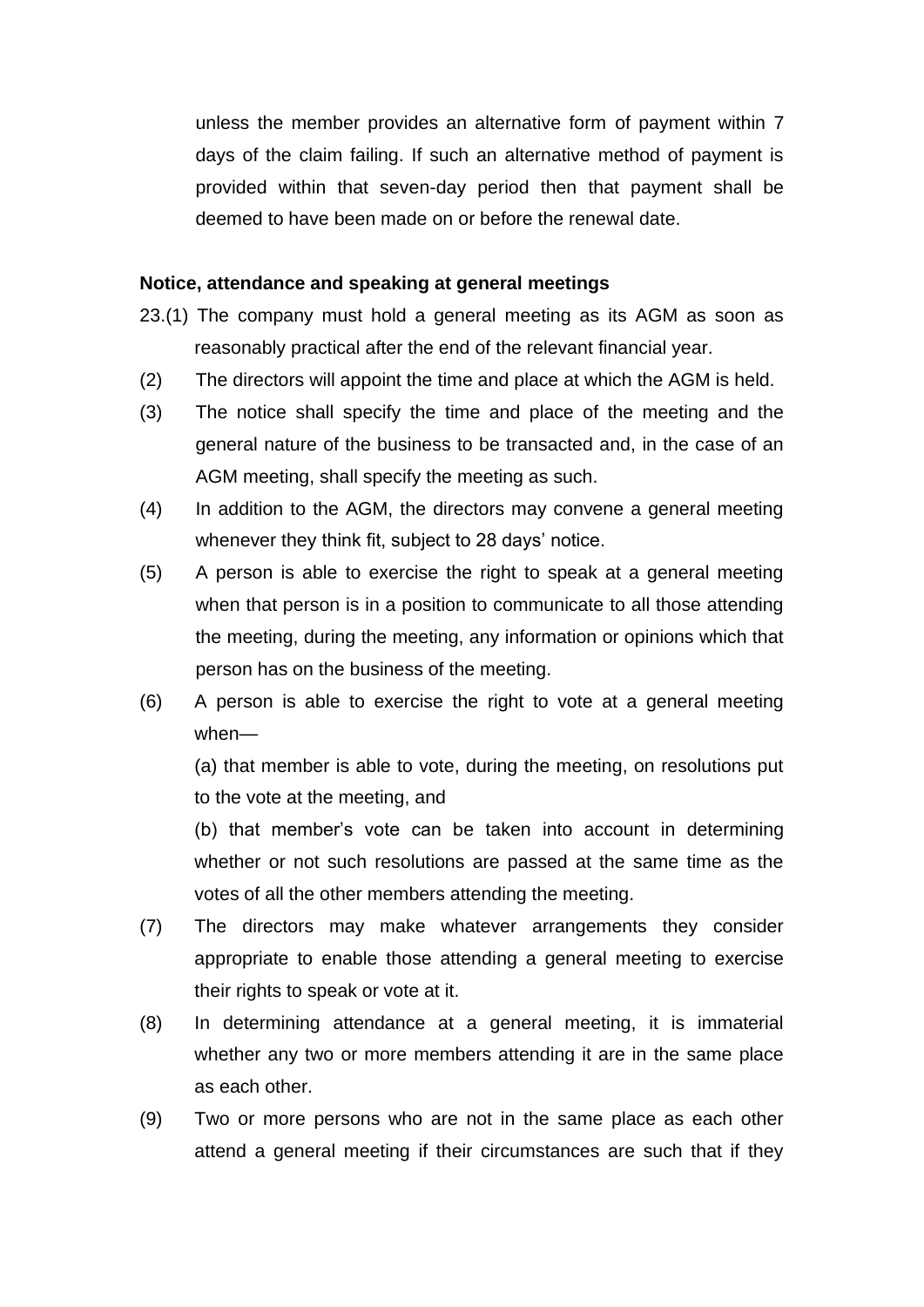have (or were to have) rights to speak and vote at that meeting, they are (or would be) able to exercise them.

- (10) A general meeting of the company shall be convened by the directors on the receipt by the company of a request in writing signed by not less than 50 members or 5% of the current membership of the company (whichever shall be the lower number) and shall be held within 28 days of the receipt of the requisition, which shall state the purpose for which a meeting is to be convened and the terms of any resolution to be proposed at that meeting.
- (11) A member will be entitled to attend the AGM or other general meetings of the company, only if they have a fully paid up membership card on the date that the AGM is held.

#### **Quorum for general meetings**

- 24.(1) Twenty persons entitled to vote upon the business to be transacted, each being a member or a proxy for a member, shall be a quorum for any general meeting of the Company.
- (2) No business other than the appointment of the chair of the meeting is to be transacted at a general meeting if the persons attending it do not constitute a quorum.

#### **Chairing general meetings**

- 25.(1) The president of the company shall chair general meetings if present and willing to do so.
- (2) If the president is unwilling to chair the meeting or is not present within ten minutes of the time at which a meeting was due to start—

(a) the directors present, or

(b) (if no directors are present), the meeting must appoint a director or member to chair the meeting, and the appointment of the chair of the meeting must be the first business of the meeting.

(3) The person chairing a meeting in accordance with this article is referred to as "the chair of the meeting".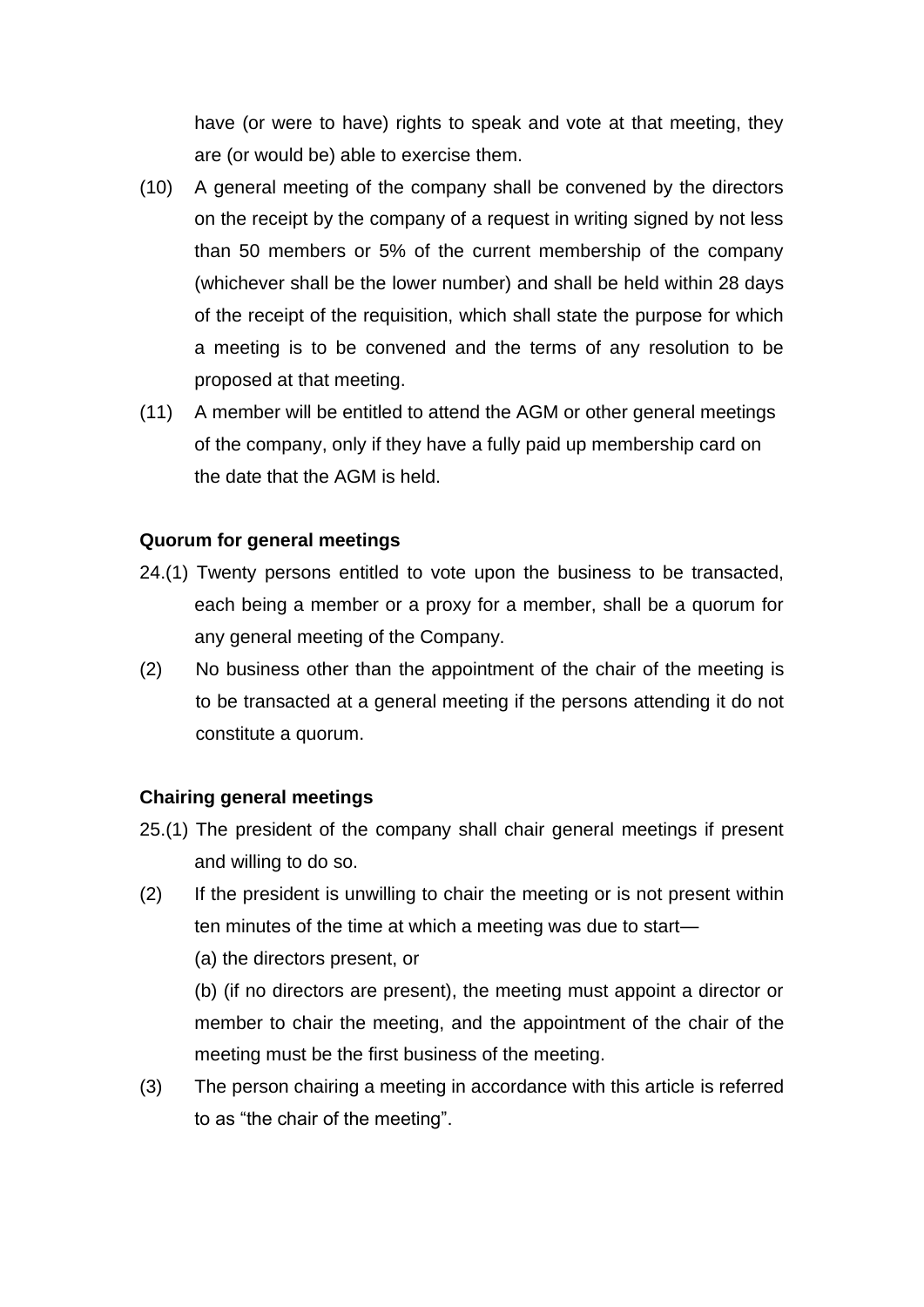# **Attendance and speaking by directors and non-members**

26.(1) Directors may attend and speak at general meetings.

(2) The chair of the meeting may permit other persons who are not members of the company to attend and speak at a general meeting.

#### **Adjournment**

- 27.(1) If the persons attending a general meeting within half an hour of the time at which the meeting was due to start do not constitute a quorum, or if during a meeting a quorum ceases to be present, the chair of the meeting must adjourn it.
- (2) The chair of the meeting may adjourn a general meeting at which a quorum is present if—

(a) the meeting consents to an adjournment, or

(b) it appears to the chair of the meeting that an adjournment is necessary to protect the safety of any person attending the meeting or ensure that the business of the meeting is conducted in an orderly manner.

- (3) The chair of the meeting must adjourn a general meeting if directed to do so by the meeting.
- (4) When adjourning a general meeting, the chair of the meeting must— (a) either specify the time and place to which it is adjourned or state that it is to continue at a time and place to be fixed by the directors, and (b) have regard to any directions as to the time and place of any adjournment which have been given by the meeting.
- (5) If the continuation of an adjourned meeting is to take place more than 14 days after it was adjourned, the company must give at least 7 clear days' notice of it (that is, excluding the day of the adjourned meeting and the day on which the notice is given)—

(a) to the same persons to whom notice of the company's general meetings is required to be given, and

(b) containing the same information which such notice is required to contain.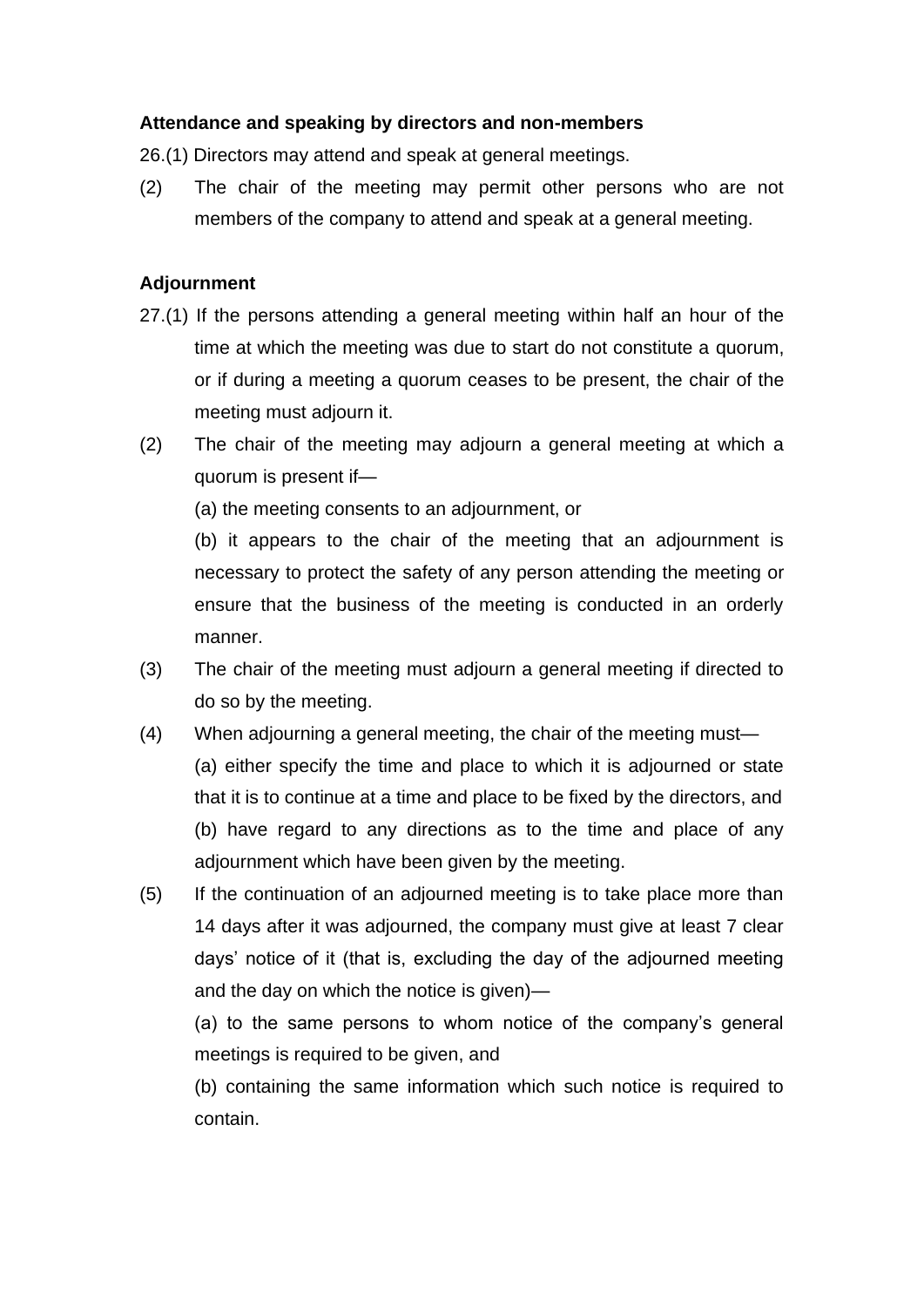(6) No business may be transacted at an adjourned general meeting which could not properly have been transacted at the meeting if the adjournment had not taken place.

# **Voting: general**

28. A resolution put to the vote of a general meeting must be decided on a show of hands of those members and proxies present unless a poll is duly demanded in accordance with the articles.

# **Errors and disputes**

- 29.(1) No objection may be raised to the qualification of any person voting at a general meeting except at the meeting or adjourned meeting at which the vote objected to is tendered, and every vote not disallowed at the meeting is valid.
- (2) Any such objection must be referred to the chair of the meeting whose decision is final.

# **Poll votes**

30.(1) A poll on a resolution may be demanded—

(a) in advance of the general meeting where it is to be put to the vote, or

(b) at a general meeting, either before a show of hands on that resolution or immediately after the result of a show of hands on that resolution is declared.

- (2) A poll may be demanded by—
	- (a) the chair of the meeting;
	- (b) the directors;
	- (c) two or more persons having the right to vote on the resolution; or

(d) a person or persons representing not less than one tenth of the total voting rights of all the members having the right to vote on the resolution.

- (3) A demand for a poll may be withdrawn if—
	- (a) the poll has not yet been taken, and
	- (b) the chair of the meeting consents to the withdrawal.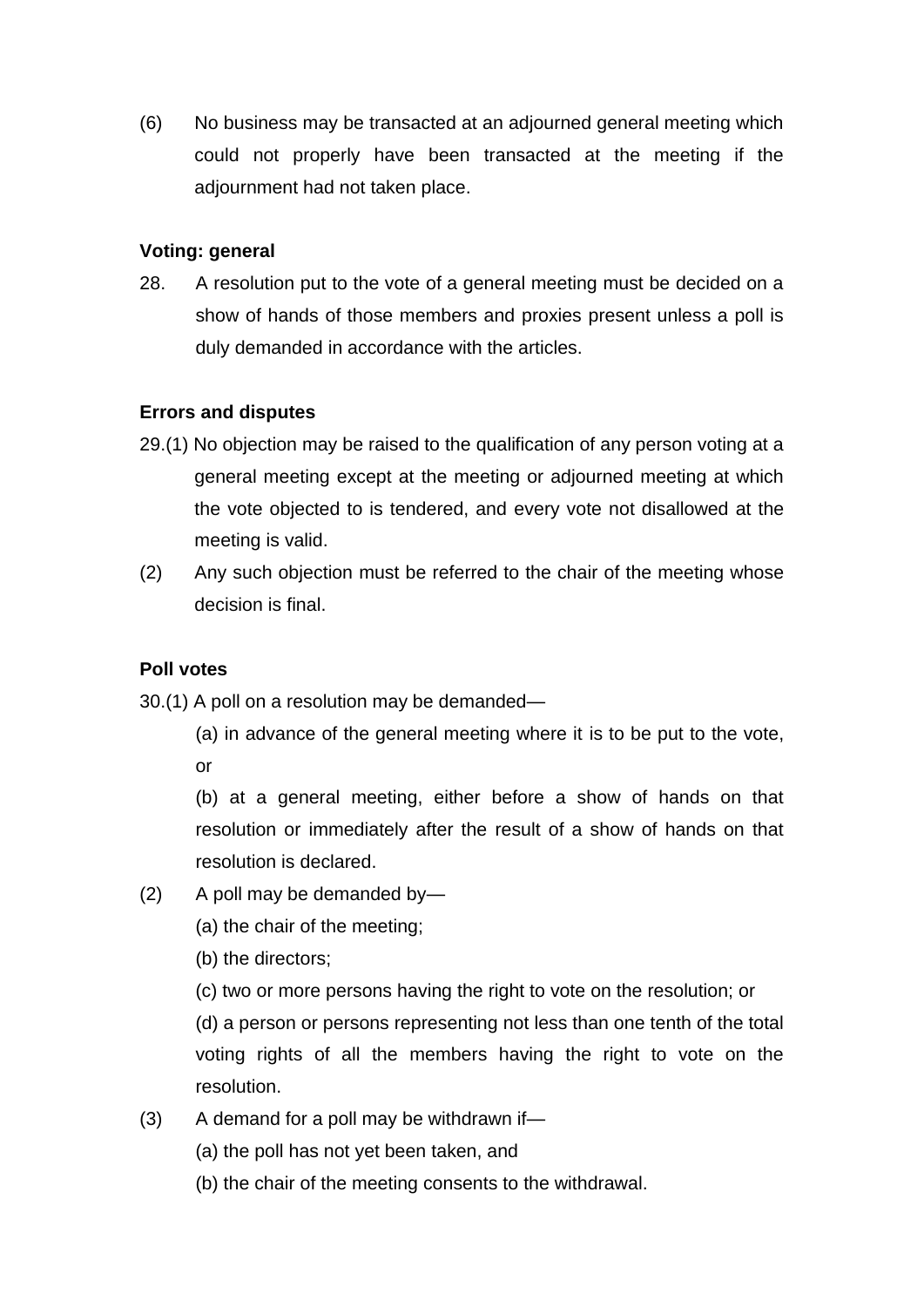(4) Polls must be taken immediately and in such manner as the chair of the meeting directs.

# **Content of proxy notices**

31.(1) Proxies may only validly be appointed by a notice in writing (a "proxy notice") which—

(a) States the name, address and membership number of the member appointing the proxy;

- (2) The company may require proxy notices to be delivered in a particular form and may specify different forms for different purposes.
- (3) Proxy notices may specify how the proxy appointed under them is to vote (or that the proxy is to abstain from voting) on one or more resolutions.
- (4) Unless a proxy notice indicates otherwise, it must be treated as—

(a) allowing the person appointed under it as a proxy discretion as to how to vote on any ancillary or procedural resolutions put to the meeting, and

(b) appointing that person as a proxy in relation to any adjournment of the general meeting to which it relates as well as the meeting itself.

# **Delivery of proxy notices**

- 32.(1) A person who is entitled to attend, speak or vote (either on a show of hands or on a poll) at a general meeting remains so entitled in respect of that meeting or any adjournment of it, even though a valid proxy notice has been delivered to the company by or on behalf of that person, but if that member attends in person the meeting for which the valid proxy notice has been delivered the proxy notice is to be regarded as revoked.
- (2) An appointment under a proxy notice may be revoked by delivering to the company a notice in writing given by or on behalf of the person by whom or on whose behalf the proxy notice was given.
- (3) A notice revoking a proxy appointment only takes effect if it is delivered before the start of the meeting or adjourned meeting to which it relates.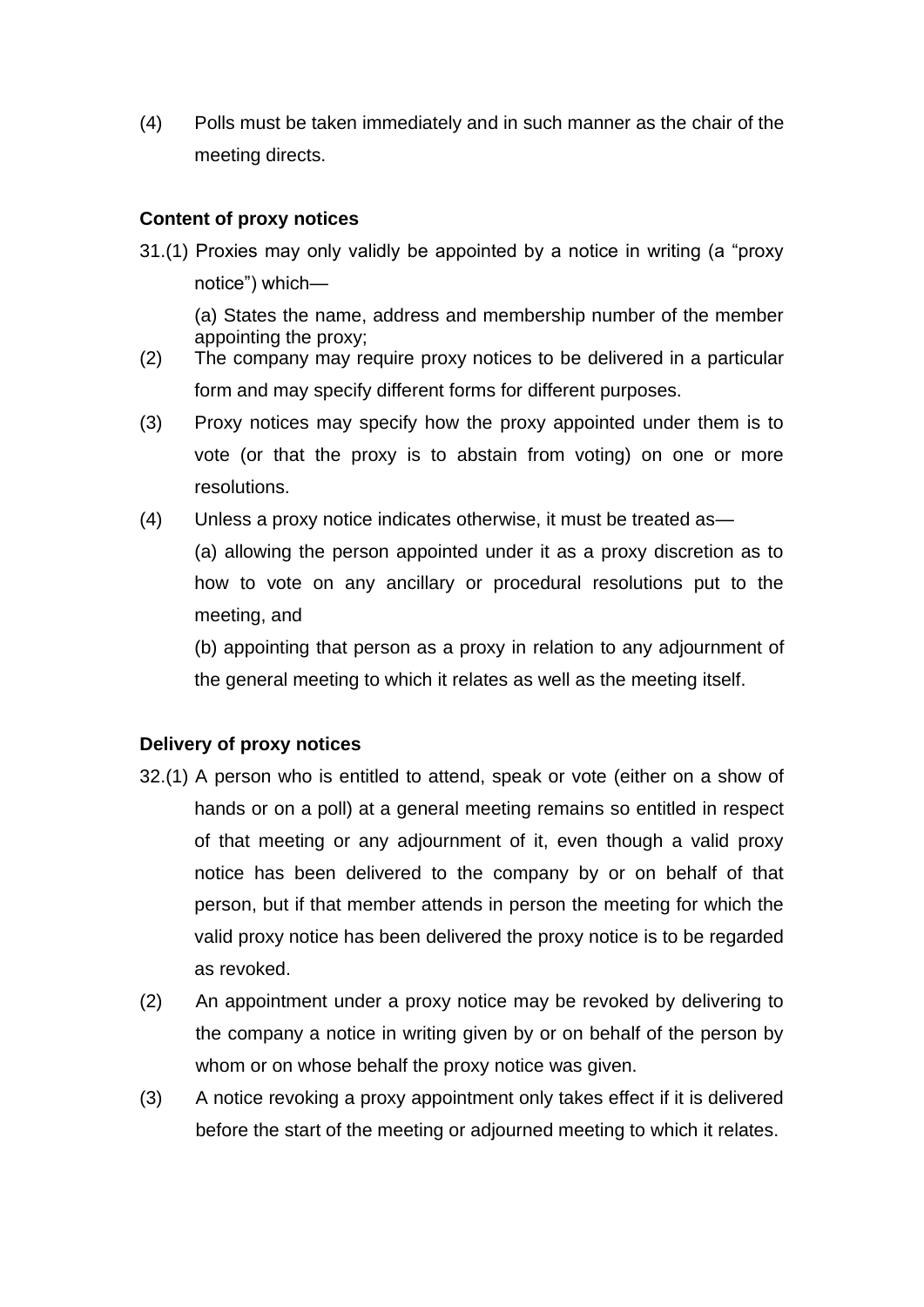(4) If a proxy notice is not executed by the person appointing the proxy, it must be accompanied by written evidence of the authority of the person who executed it to execute it on the appointor's behalf.

#### **Amendments to resolutions**

33.(1) An ordinary resolution to be proposed at a general meeting may be amended by ordinary resolution if—

(a) notice of the proposed amendment is given to the company in writing by a person entitled to vote at the general meeting at which it is to be proposed not less than 48 hours before the meeting is to take place (or such later time as the chair of the meeting may determine), and

(b) the proposed amendment does not, in the reasonable opinion of the chair of the meeting, materially alter the scope of the resolution.

(2) A special resolution to be proposed at a general meeting may be amended by ordinary resolution, if—

(a) the chair of the meeting proposes the amendment at the general meeting at which the resolution is to be proposed, and

(b) the amendment does not go beyond what is necessary to correct a grammatical or other non-substantive error in the resolution.

(3) If the chair of the meeting, acting in good faith, wrongly decides that an amendment to a resolution is out of order, the chair's error does not invalidate the vote on that resolution.

#### **Means of communication to be used**

- 34.(1) Subject to the articles, anything sent or supplied by or to the company under the articles may be sent or supplied in any way in which the Companies Act 2006 provides for documents or information which are authorised or required by any provision of that Act to be sent or supplied by or to the company.
- (2) Subject to the articles, any notice or document to be sent or supplied to a director in connection with the taking of decisions by directors may also be sent or supplied by the means by which that director has asked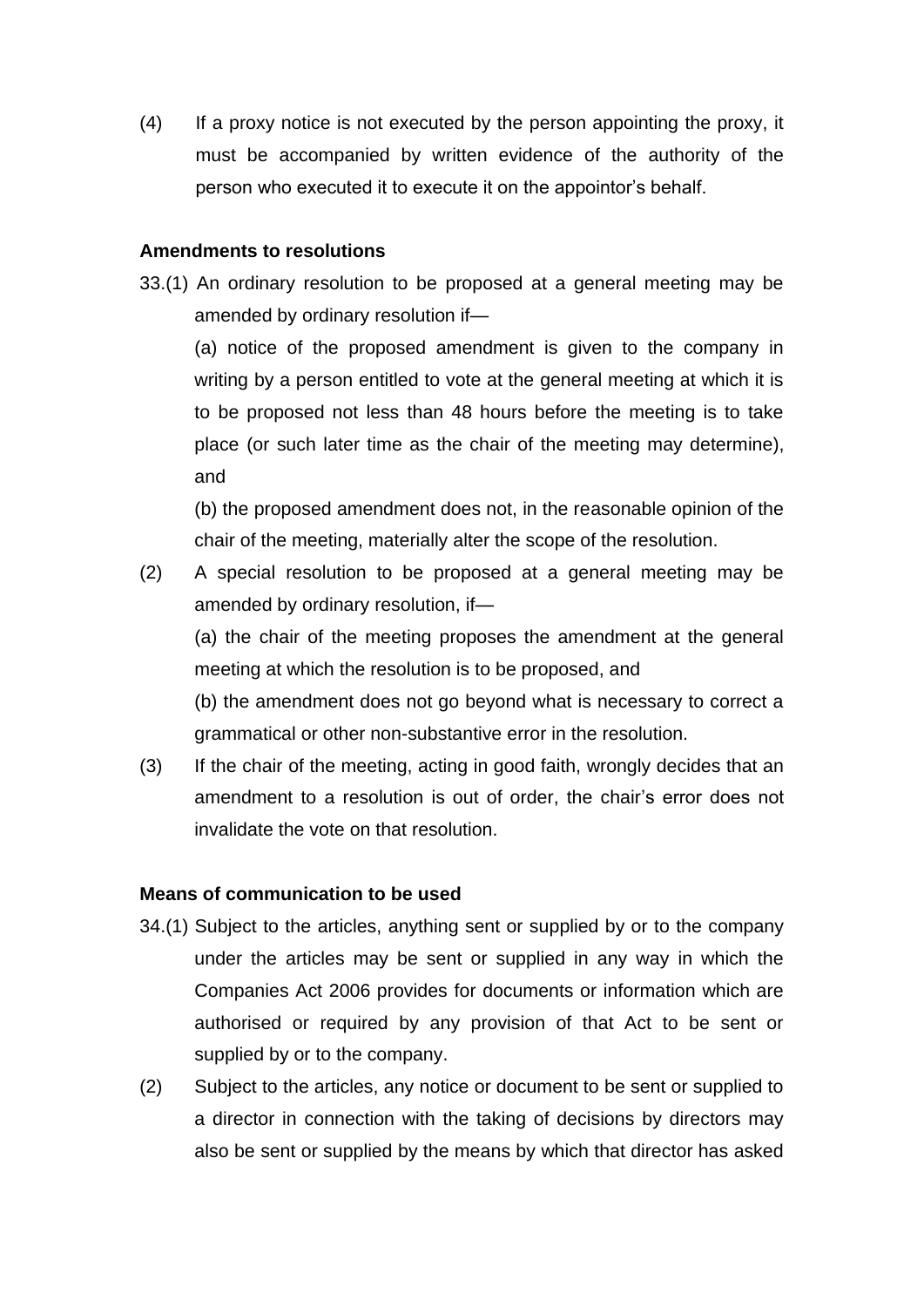to be sent or supplied with such notices or documents for the time being.

(3) A director may agree with the company that notices or documents sent to that director in a particular way are to be deemed to have been received within a specified time of their being sent, and for the specified time to be less than 48 hours.

#### **Company seals**

35.(1) Any common seal may only be used by the authority of the directors.

- (2) The directors may decide by what means and in what form any common seal is to be used.
- (3) Unless otherwise decided by the directors, if the company has a common seal and it is affixed to a document, the document must also be signed by at least one authorised person in the presence of a witness who attests the signature.
- (4) For the purposes of this article, an authorised person is—
	- (a) any director of the company;
	- (b) the company secretary (if any); or
	- (c) any person authorised by the directors for the purpose of signing documents to which the common seal is applied.

#### **No right to inspect accounts and other records**

36. Except as provided by law or authorised by the directors or an ordinary resolution of the company, no person is entitled to inspect any of the company's accounting or other records or documents merely by virtue of being a member.

#### **Provision for employees on cessation of business**

37. The directors may decide to make provision for the benefit of persons employed or formerly employed by the company or any of its subsidiaries (other than a director or former director or shadow director) in connection with the cessation or transfer to any person of the whole or part of the undertaking of the company or that subsidiary.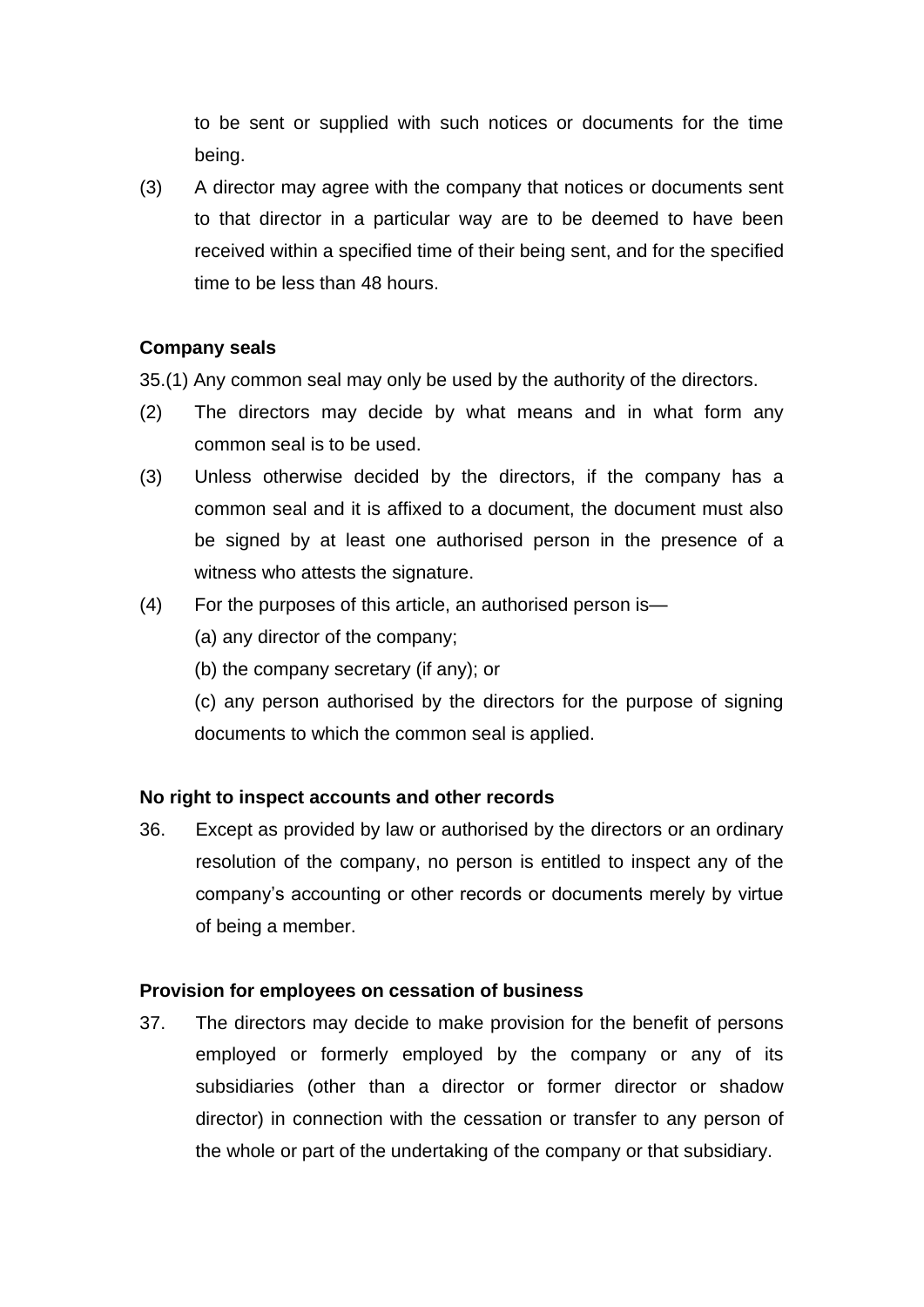# **Appointment of accountants**

38. The AGM shall also appoint professional accountants who shall not be members of the company to carry out an annual independent examination or similar exercise to confirm the accuracy of the annual accounts. They shall hold office until the next AGM, when they may be re-appointed if a simple majority of the members present so approve.

# **Indemnity**

39.(1) Subject to paragraph (2), a relevant director of the company or an associated company may be indemnified out of the company's assets against—

(a) any liability incurred by that director in connection with any negligence, default, breach of duty or breach of trust in relation to the company or an associated company,

(b) any liability incurred by that director in connection with the activities of the company or an associated company in its capacity as a trustee of an occupational pension scheme (as defined in section 235(6) of the Companies Act 2006),

(c) any other liability incurred by that director as an officer of the company or an associated company.

- (2) This article does not authorise any indemnity which would be prohibited or rendered void by any provision of the Companies Acts or by any other provision of law.
- (3) In this article—

(a) companies are associated if one is a subsidiary of the other or both are subsidiaries of the same body corporate, and

(b) a "relevant director" means any director or former director of the company or an associated company.

#### **Insurance**

- 40.(1) The directors may decide to purchase and maintain insurance, at the expense of the company, for the benefit of any relevant director in respect of any relevant loss.
- (2) In this article—